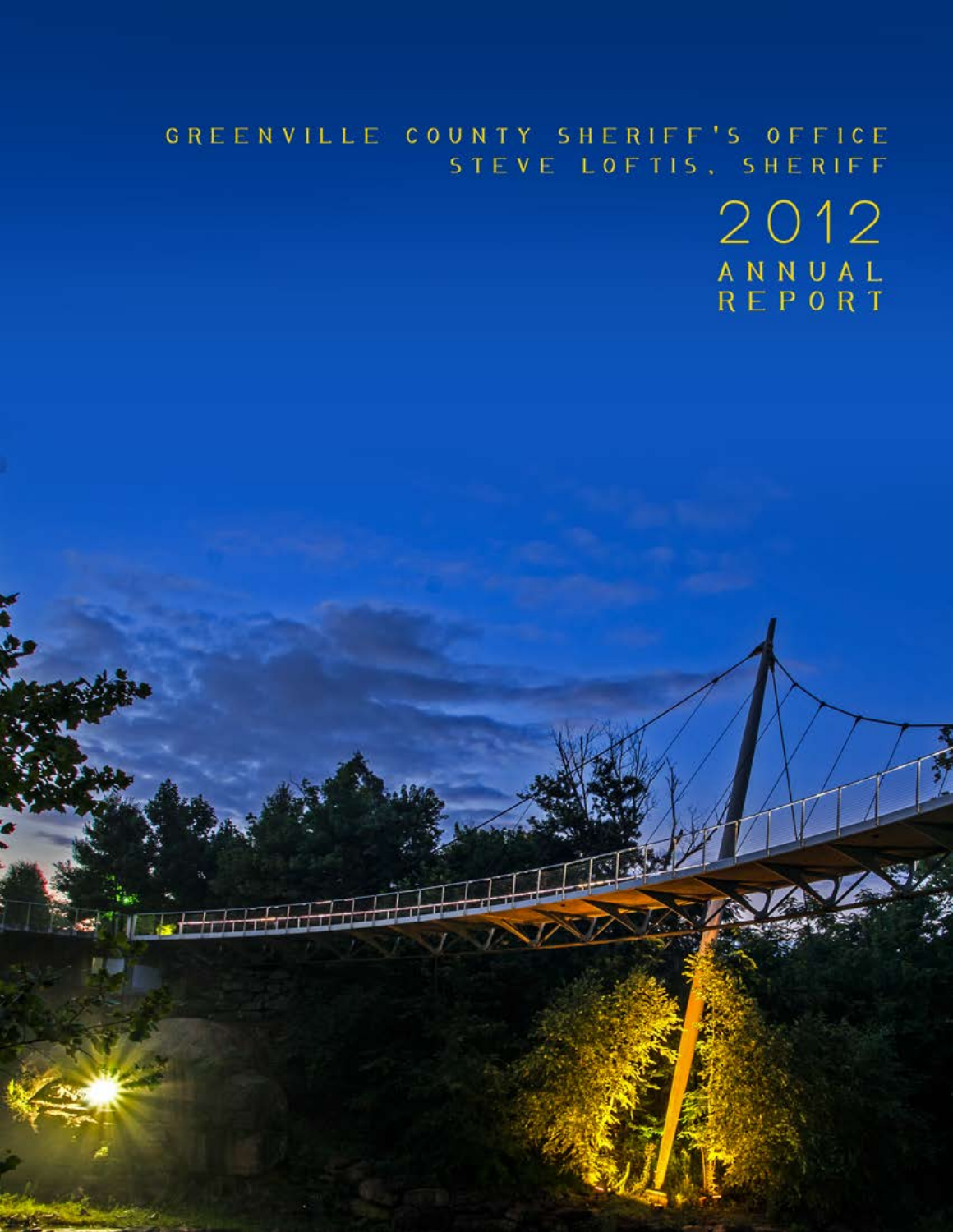# **LETTER FROM THE SHERIFF**

I wanted to take this opportunity to thank the citizens of Greenville County and every employee of the Greenville County Sheriff's Office for your support during the Sheriff's election in 2012. I also would like to commend all Sheriff's Office personnel for your hard work and dedication during this past year. I hope that you enjoy the 2012 Annual Report which highlights some of our accomplishments during the year.

As I reflect over this past year I can't help but realize how much the Sheriff's Office has grown as a family. This year proved to be a whirlwind of ups and downs from officer involved shootings, hostage rescues, to several of our own fellow deputies being injured during encounters with violent subjects. During these trying moments I am humbled when I see that we embrace each other and come together as a community and family. I would like to say that I am honored to work side by side with the greatest group of men and women in this profession. Thank you all for your dedication, hard work, and perseverance that you bring to work every single day.

My goal as your Sheriff is to lead us into the future with an even greater outlook on what we can accomplish together. I believe that we are the best Sheriff's Office and greatest community in the state. I encourage each person to continue to share your ideas that will improve this Office because it requires everyone working together to be successful. I look forward to our future together. I will do all I can as Sheriff to make Greenville County a safe place to live, work and raise a family.

Sincerely, *Steve Loftis, Sheriff* 

## **NATIONALLY ACCREDITED**

In 1988 the Greenville County Sheriff's Office became the first law enforcement agency in the state and 75th in the United States to be nationally accredited by the Commission on Accreditation for Law Enforcement Agencies, Inc. (CALEA) In 2010 the Greenville County Sheriff's Office became designated as a "Flagship Agency", and one of only 20 agencies internationally recognized for this highest honor.

## **ABOUT CALEA**

The Law Enforcement Accreditation Program was the first credentialing program established by CALEA after its founding. It was originally developed to address what was seen as a need to enhance law enforcement as a profession and to improve law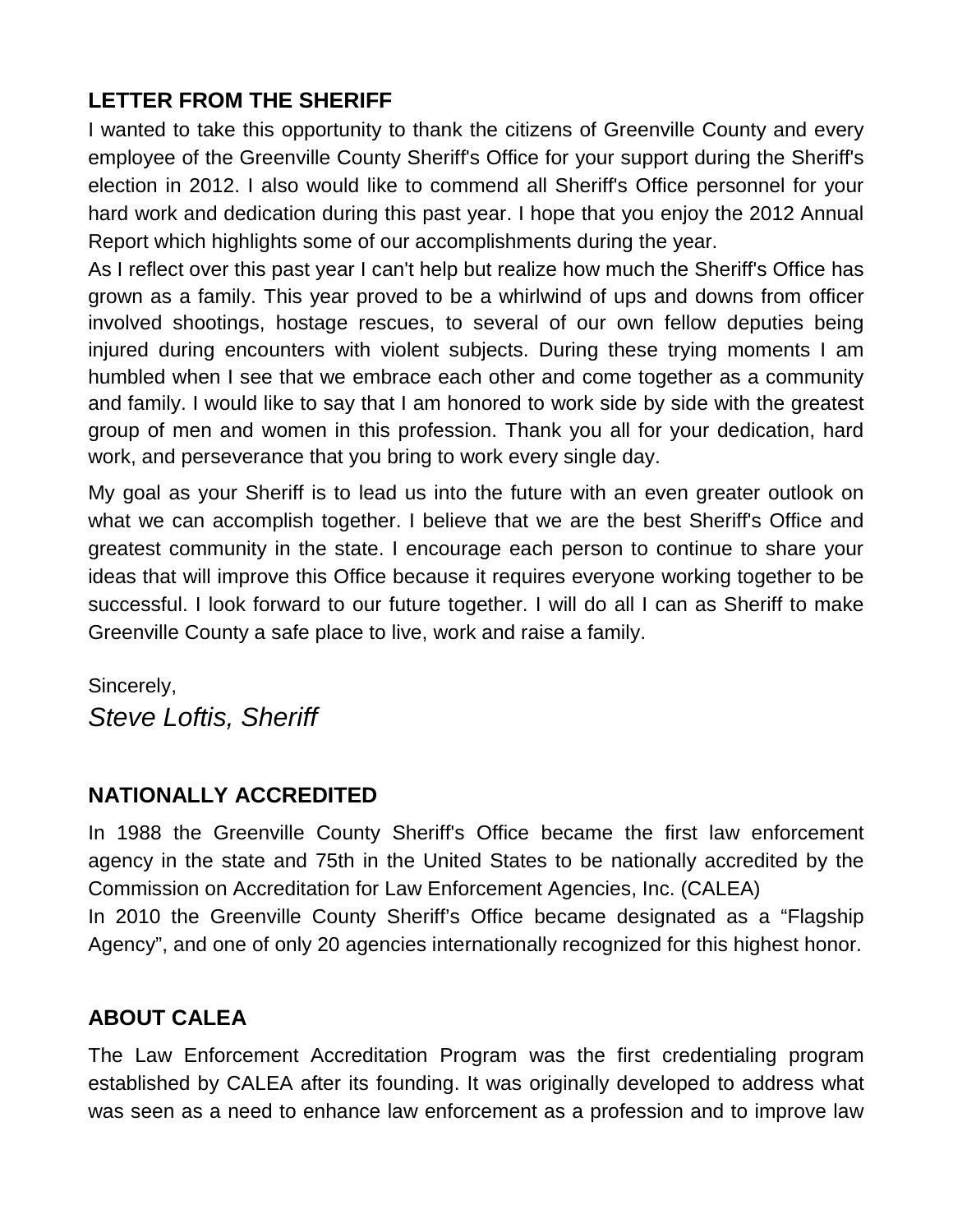enforcement service delivery. That mission continues today through a tiered law enforcement accreditation program. Participating agencies may enroll in either CALEA Law Enforcement Accreditation or CALEA Advanced Law Enforcement Accreditation, without regard to agency size.

Since the first CALEA Accreditation Award was granted in 1984, the program has become the primary method for an agency to voluntarily demonstrate their commitment to excellence in law enforcement. The standards upon which the Law Enforcement Accreditation Program is based reflect the current thinking and experience of law enforcement practitioners and researchers. Major law enforcement associations, leading educational and training institutions, governmental agencies, as well as law enforcement executives internationally, acknowledge CALEA's Standards for Law Enforcement Agencies© and its Accreditation Programs as benchmarks for professional law enforcement agencies.

*CALEA Accreditation requires an agency to develop a comprehensive, well thought out, uniform set of written directives. This is one of the most successful methods for reaching administrative and operational goals, while also providing direction to personnel.*

*CALEA Accreditation standards provide the necessary reports and analyses a CEO needs to make fact-based, informed management decisions.*

*CALEA Accreditation requires a preparedness program be put in place—so an agency is ready to address natural or man-made unusual occurrences.*

*CALEA Accreditation is a means for developing or improving upon an agency's relationship with the community.*

*CALEA Accreditation strengthens an agency's accountability, both within the agency and the community, through a continuum of standards that clearly define authority, performance, and responsibilities.* 

*Being CALEA Accredited can limit an agency's liability and risk exposure because it demonstrates that internationally recognized standards for law enforcement have been met, as verified by a team of independent outside CALEA-trained assessors.*

*CALEA Accreditation facilitates an agency's pursuit of professional excellence.*

<http://www.calea.org/content/law-enforcement-accreditation>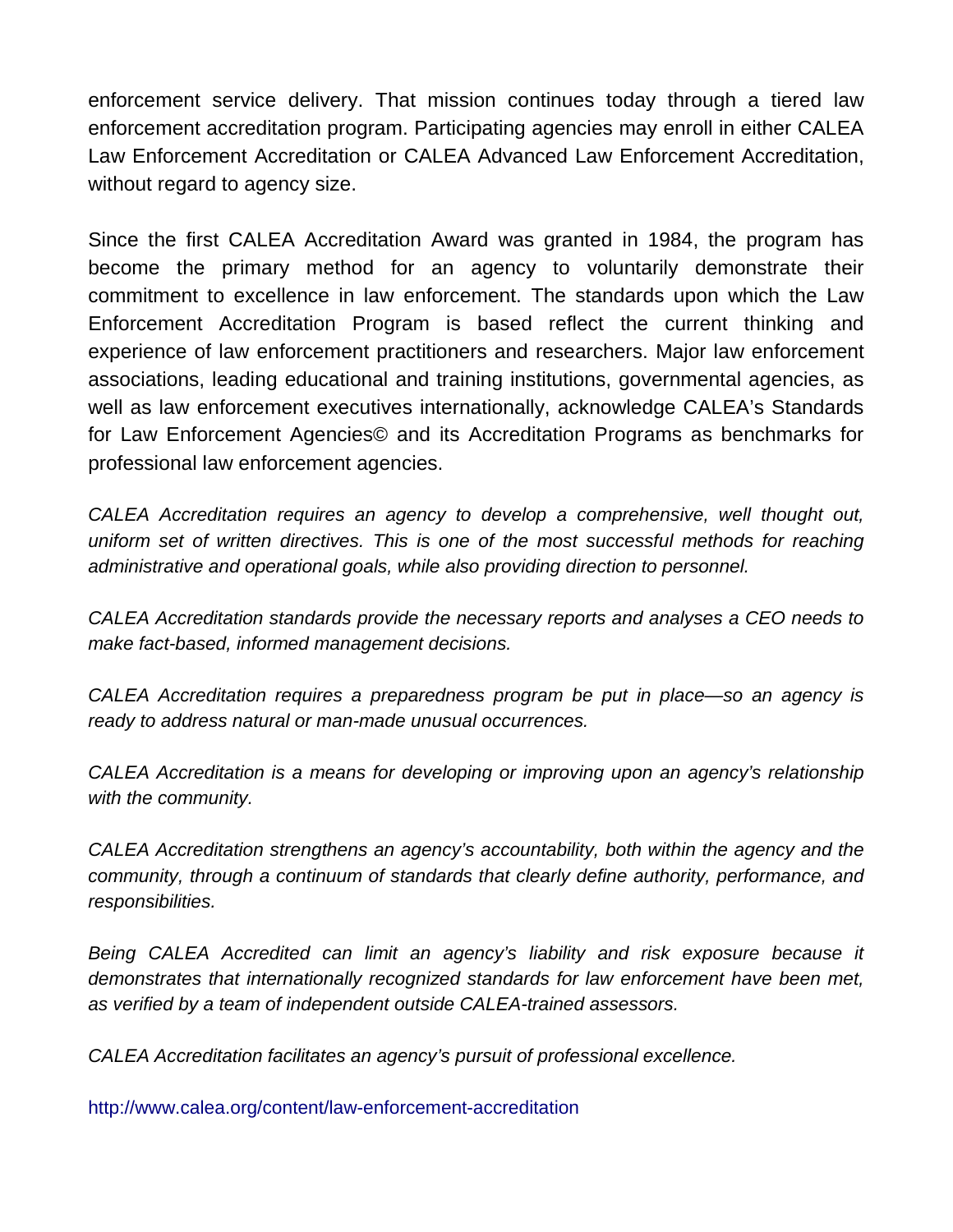The Sheriff's Office purpose is clear; to provide professional law enforcement services to the people of Greenville County. With this commitment and the support of our progressive citizens, the future promises to be just as remarkable as the past.

# **ADMINISTRATIVE SERVICES DIVISION**

The **Administrative Services Division** is the Executive Branch of the Greenville County Sheriff's Office which oversees the entire operation of the Sheriff's Office. The fifty-two employees assigned to the Administrative Services Division provide support to the following units, which comprise this division:

#### **Accreditation and Grants**

This unit maintains our Law Enforcement Accreditation which is granted by the Commission on Accreditation for Law Enforcement Agencies. The Greenville County Sheriff's Office was the first law enforcement agency in South Carolina to gain national accreditation in 1988 and has maintained this distinction ever since. National Accreditation insures that the citizens of Greenville County receive consistent, professional law enforcement services from the employees of the Sheriff's Office. The Sheriff's Office seeks out grant funding which provides equipment and training while saving local tax dollars. Over the years many important programs have been funded through grant money.

## **Center for Advanced Training**

The Center for Advanced Training provides in-service and advanced training for all sworn officers of the Sheriff's Office. In addition, the training center was the second law enforcement agency in the state chosen as a distance learning lab for the Criminal Justice Academy. This allows federal, state and local law enforcement to receive training without having to travel; thus allowing more officers to receive training while reducing the costs associated with training. The C.A.T. has classroom space along with state of the art firing and driving ranges. During 2012, the C.A.T. conducted over 2230 hours of training with 5872 students attending.

#### **Crime Stoppers**

In June 1983, a group of concerned citizens and local media team-up with law enforcement to form the County's first Crime Stoppers program. Our local chapter was modeled after the original Crime Stoppers program in 1976 in Albuquerque, New Mexico. By following their lead, Greenville's Crime Stoppers chapter has become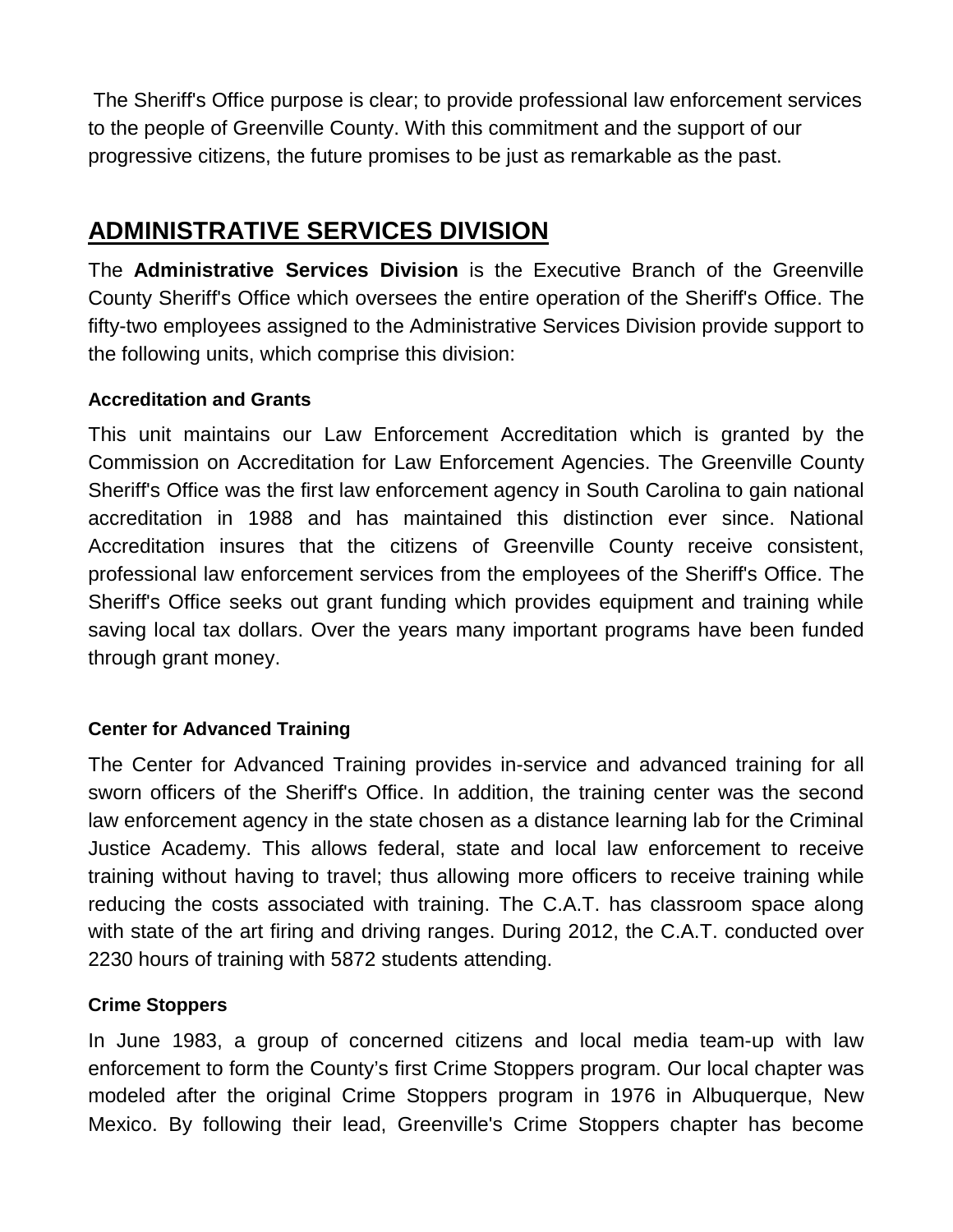successful and rewarding. Since the beginning of the Greenville Crime Stoppers program more than 28,000 callers have given information about criminal activity in their area. With this information, more than 8,000 cases have been cleared, resulting in more than 2,700 individuals arrested. Over the past year, Crime Stoppers received 1,347 calls which resulted in 213 arrests and 448 cases being cleared.

## **E-911**

E-911 provides quality 911 services to the residents of Greenville County. This office also maintains the county's Master Street Guide and provides support to all Public Safety Answering Points within the county.

#### **Emergency Management**

The role of Emergency Management is to coordinate resources and efforts to prepare for the response to large scale emergencies and disasters. The county's Emergency Operations Center is maintained by this group of employees.

## **K-9 Services Unit**

The Sheriff's Office K-9 Unit is comprised of ten canines and their handlers. The K-9 Services unit remained active throughout the year. They were called upon to conduct over 192 building searches, apprehend 304 suspects, assist in serving 720 warrants and 47 search warrants. Completing 208 public demonstrations, the K-9 Services Unit is one of the most popular units in the sheriff's office.

## **Office of Professional Standards**

The Office of Professional Standards (OPS) is responsible for investigating employee related complaints and completing readiness inspections. In 2012, 38 internal affairs cases were investigated, 150 service related cases and 24 shooting investigations. In addition OPS investigated 25 law suits, performed 5 staff inspections, 2 special team inspections and conducted 212 polygraph examinations.

#### **Personnel and Recruiting**

As law enforcement agencies struggle to locate and hire nationwide, personnel assigned to this unit continue to use innovative methods to attract qualified candidates. In 2012 the Greenville County Sheriff's Office received a total of 504 applications for all full time sworn and non-sworn positions. A total of 42 full time employees were hired and 40 employees resigned. 29 of these resignations were sworn personnel and 11 were civilian.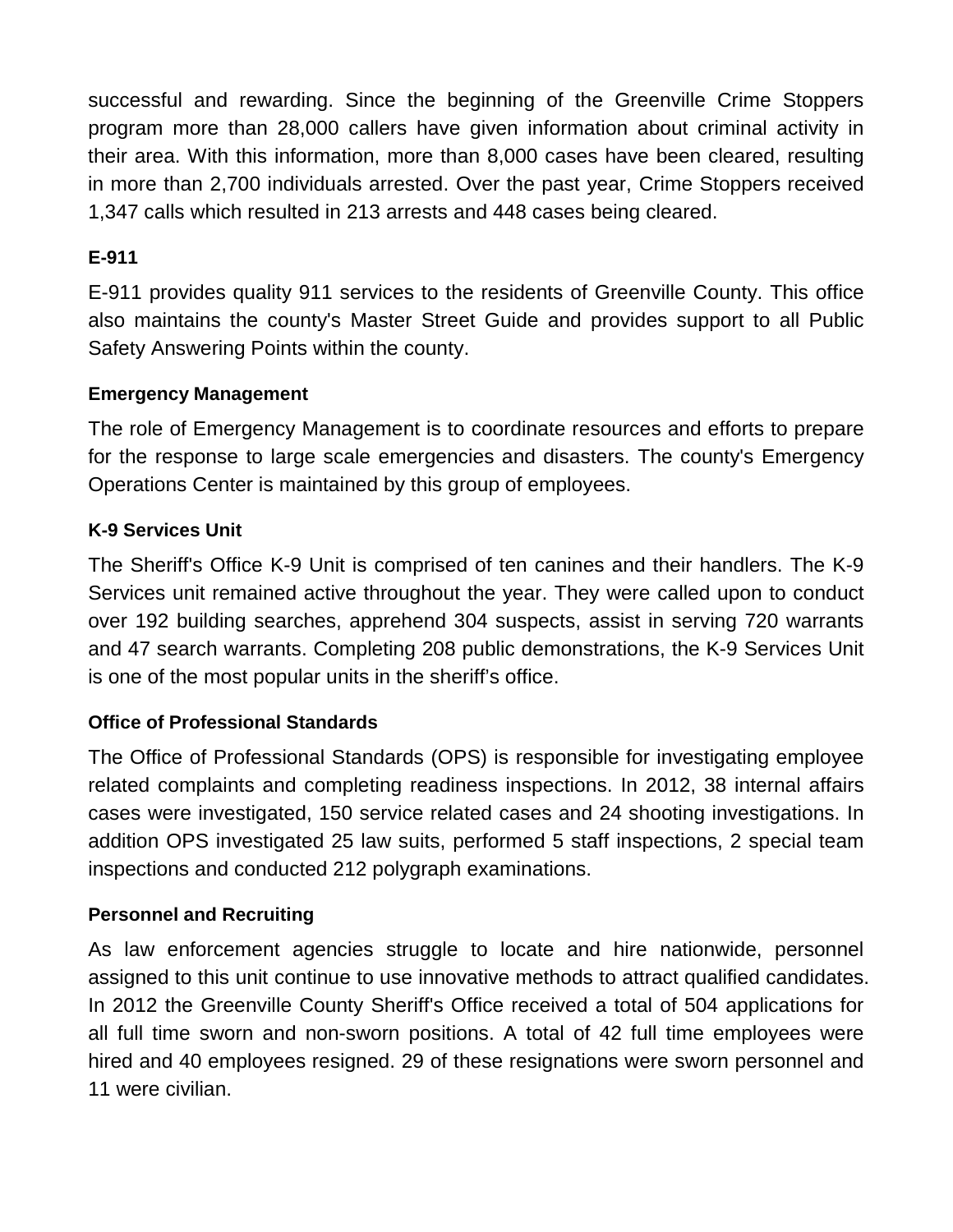#### **Public Affairs**

The Public Affairs Unit is responsible for handling media inquiries, press conferences, public records requests and many special projects.

#### **Safe Communities**

Safe Communities is dedicated to communicating our Public Safety Mission to the community while responding to the safety concerns of our citizens. This unit participates in numerous coalitions addressing issues of crime prevention, domestic violence, traffic safety and underage drinking.

#### **Technical Services Unit**

The Technical Services Unit provides investigative support services to deputies through geographical mapping, crime analysis and audio, photographic and video analysis. These services are critical to the successful conclusion of many cases.

# **COMMUNITY SERVICES DIVISION**

The **Community Services Division** is tasked with handling special projects within the Sheriff's Office. It encompasses several specialized units for different approaches to law enforcement.

Community Services includes Property Crimes, Community Patrol, Crime Prevention, Directed Patrol, Environmental Enforcement, Gang Investigations, School Resource Officers, Traffic Enforcement, Vice/Narcotics and Cadets.

## **Community Patrol**

In 2012 the focus of Community Patrol continued to be a problem solving approach. Deputies attended more community meetings where they addressed issues and concerns with the citizens, who provide invaluable information about their communities. The Community Patrol Deputies answered 5,745 calls for service, took 821 criminal reports, served 709 warrants, conducted 131 sex offender checks, wrote 1,432 tickets and recovered over \$114,000 in stolen property, resulting in 281 total arrests. Deputies also participated in 125 community events, 45 school events and 45 presentations.

Community Patrol Deputies continue to be an integral part of the Sheriff's commitment to serving the citizens of Greenville County.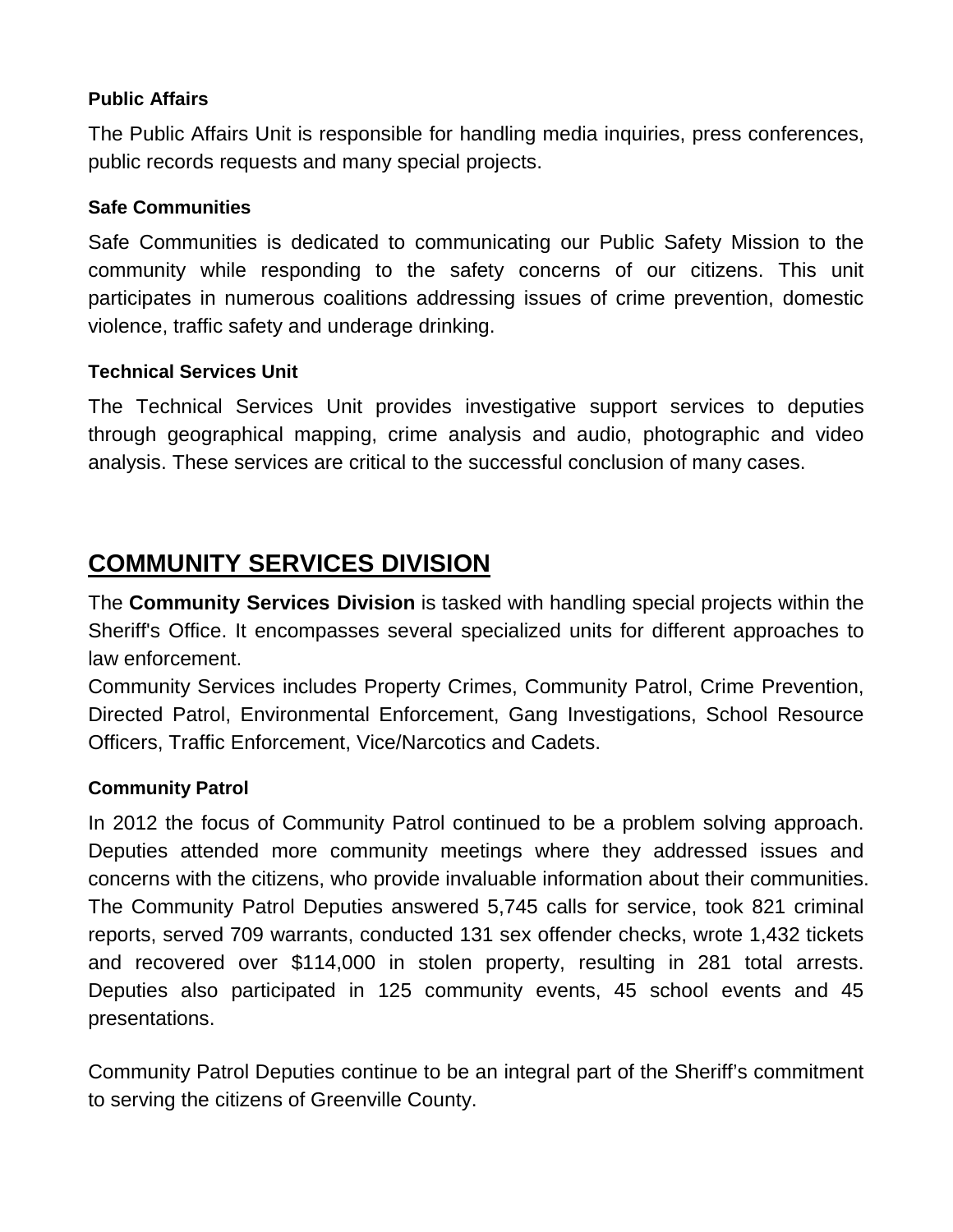#### **Cadet Program**

The Sheriff's Office Cadet Program is an extension of the Boy Scouts Explorer Program. The Cadet Program allows teens who are interested in law enforcement to receive a firsthand experience of the profession. The Cadet Program is comprised of 18 Cadets. The cadets received 177 hours of Law Enforcement training, attended 107 training classes, served 462.5 hours of community service and attended 24 community service events.

## **Crime Prevention**

During 2012, 216 neighborhood watch programs were conducted by the Crime Prevention Unit with the assistance of Community Patrol. A 38% increase over the previous year. Crime Prevention continues to provide an invaluable service to the citizens providing 106 safety programs, 55 community meetings, 166 school programs and 137 cadet trainings. Other activities included Law Enforcement Center tours, security surveys, crime prevention training and law enforcement training.

#### **Directed Patrol Unit**

The Directed Patrol Unit (DPU) focuses on street level issues that affect the community as a whole. This ranges from undercover operations, targeting prostitution, and street level drug sales to nuisance business complaints. This unit has the flexibility and knowledge to deal with whatever problems arise as well as assist in locating people and arresting those with outstanding warrants. They are also used to identify potential gang members, which provides information to investigators and makes an impact on gang activities seen across the county.

#### **Environmental Enforcement**

Five civilian and three deputies make up the Environmental Enforcement Unit and in 2012 they were responsible for removing 1,223,479 pounds of litter and 190 persons being arrested on various littering and dumping related charges. 94 new dumpsites were identified in 2012.

#### **Property Crimes**

The Property Crimes Unit investigates burglaries, auto breakings, larcenies, and other property related offenses. In 2012, the Property Crimes Unit investigated 2,654 cases, signed 1,594 warrants and recovered \$761,892 in stolen property.

#### **School Resource Officers**

School Resource Officers are law enforcement officers assigned to the school district.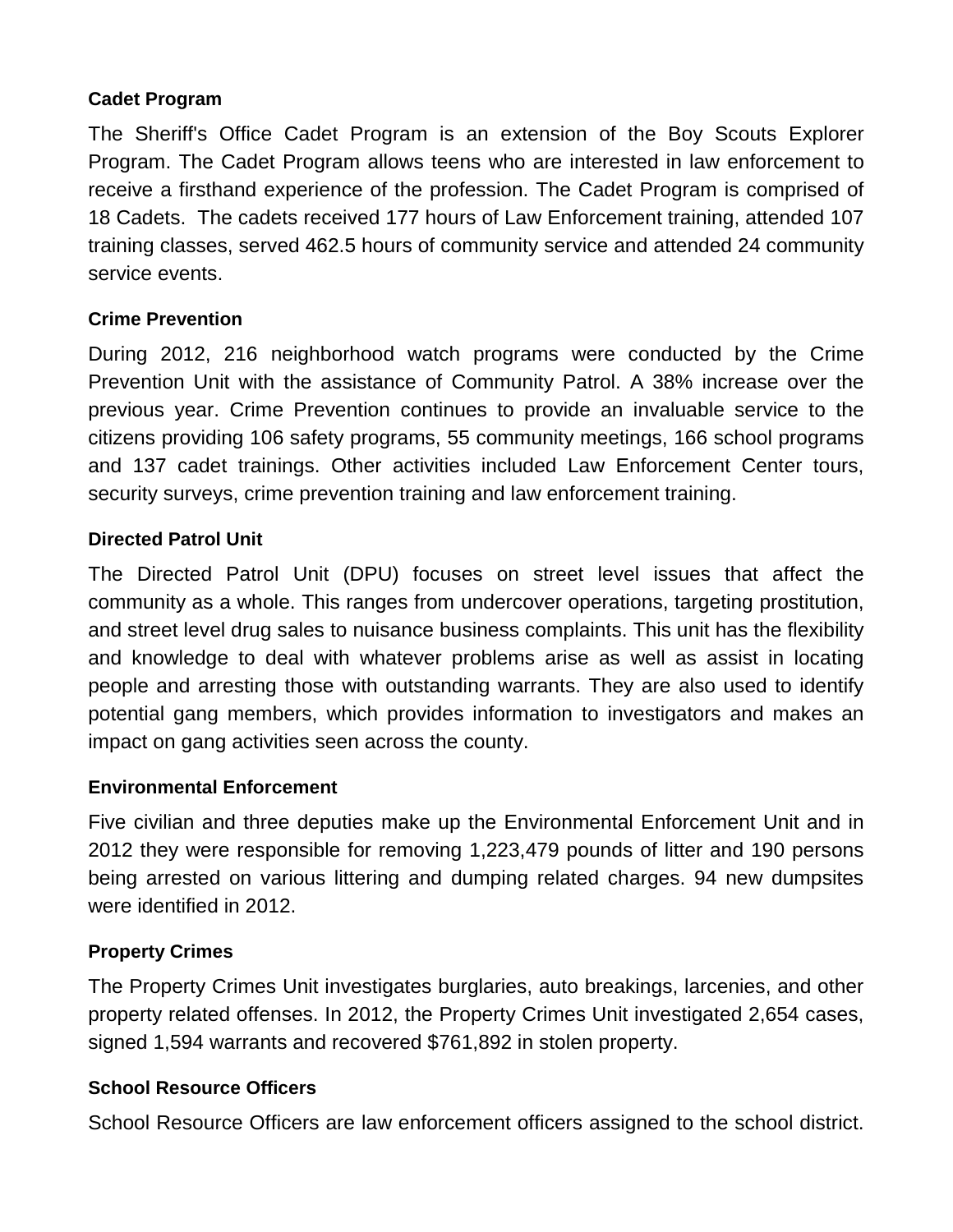This unit is made up of high school and middle school SROs as well as a floating SRO, and three investigators. Not only does this unit serve the 9 middle schools and 7 high schools in the county, it also serves 33 elementary schools, 2 career centers, 3 alternative schools, 2 Child Development Centers, 2 specialized educational facilities and provides 74 crossing guards for elementary and middle schools in Greenville County.

An SRO's responsibilities include; law enforcement, teaching law related classes, counseling students, and educating parents and staff. The investigators give educational presentations concerning gangs and drugs. They also investigate crimes that occur in locations where an SRO is not present, handle school district employee allegations and in-depth investigations that would pull an SRO away from their assigned school.

## **Traffic Enforcement**

The Traffic Enforcement Unit is staffed by 17 deputies and patrols the highways and roadways of Greenville County. Their efforts assist to reduce traffic related fatalities of which Driving Under the Influence is one of the largest contributing factors. Traffic Enforcement deputies made 748 DUI arrests in 2012. The Traffic Unit is an active participant in local, state and federal highway traffic safety programs such as the Greenville County Traffic Task Force, Buckle Up South Carolina, Sober or Slammer, Summer H.E.A.T. and Hands Across the Border.

#### **Vice / Narcotics**

The Vice and Narcotics Unit conducts investigations related to illegal drugs and gambling in Greenville County. Many investigations are conducted with state and federal law enforcement agencies such as FBI and BATFE. Additionally, they maintain a full-time position with the DEA and FBI Task Forces. This allows ready access to a wide variety of information and asset sharing programs that would otherwise be difficult to obtain. This has resulted in numerous indictments related on federal drug charges. The Vice & Narcotics Unit is also tasked with investigating methamphetamine cases and suspected meth labs. This is a very hazardous and unpredictable assignment for the skilled men and women of the Sheriff's Office who enter, secure, and dismantle these operations. During the 2012 year they served 177 arrest warrants and 55 search warrants which resulted in over 2 million dollars' worth of seizures.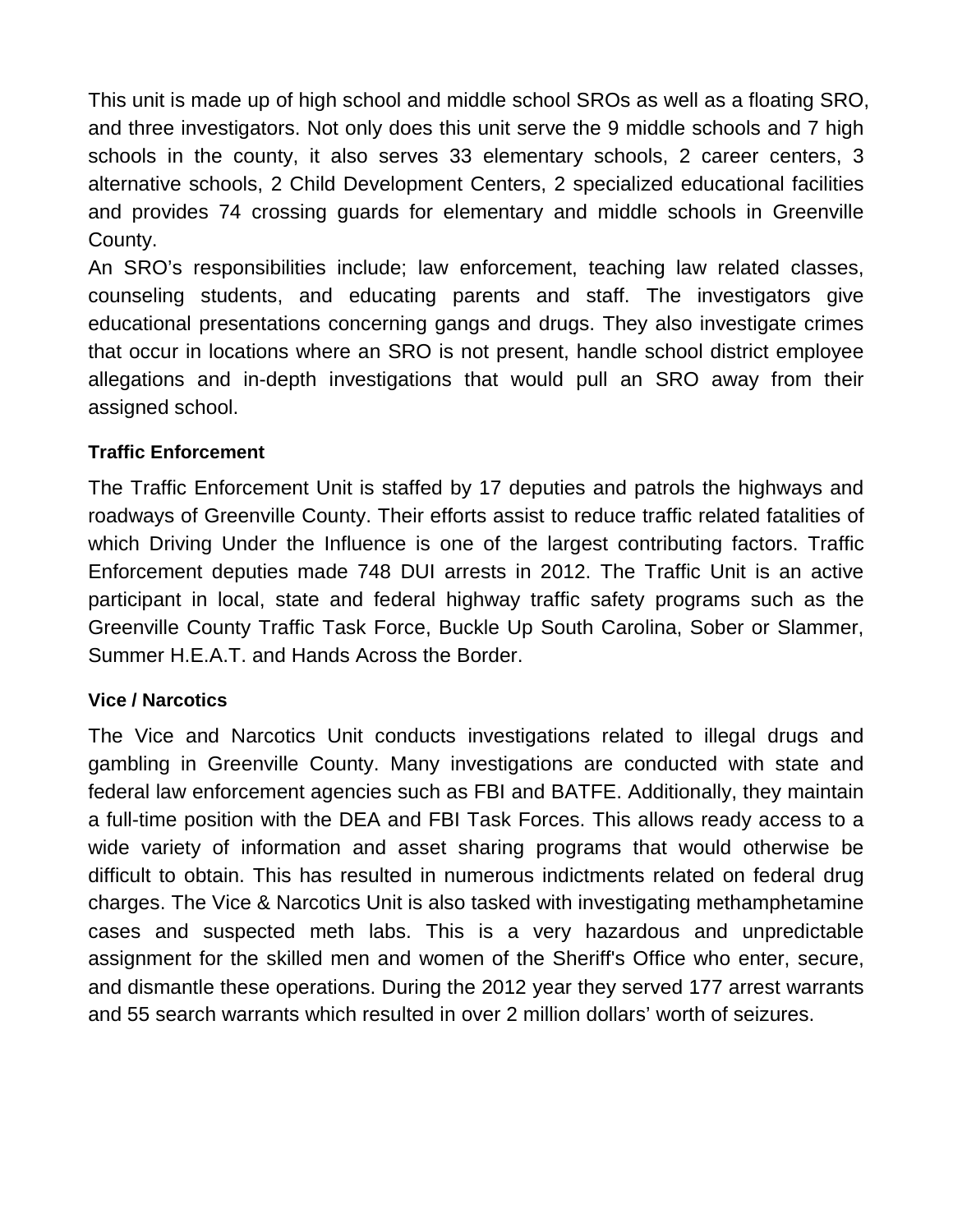# **CRIMINAL INVESTIGATIONS DIVISION**

The **Criminal Investigations Division** is composed of 40 Sworn Full Time Deputies and 13 Civilian Employees. This Division is compiled of 10 different units which are: Arson, Auto Theft, Economic Crimes, Family Violence, Homicide, Juvenile Crimes, Robbery, Sex Crimes, Sex Offender Registry, and Victim Advocates.

## **Arson**

The Arson Unit is available to the Fire Chiefs of Greenville County. They investigate cases involving burned property or explosions that are suspicious in nature. In 2012, the Arson Unit was assigned 182 cases, which were investigated by two full time investigators and 90 cases were cleared.

## **Auto Theft**

The Auto Theft Unit investigates cases of Auto Theft, Use of Vehicle without Owner's Consent, and Chop Shops. This unit is staffed with four full time investigators. In 2012, the Auto Theft Unit received 1001 cases to be investigated; of those cases, 471 were cleared.

## **Cold Case**

The Cold Case unit investigates unsolved violent crimes. The investigators review the original case file, re-interview witnesses and victims and follow up on any new leads. New forensic techniques applied to evidence can add a fresh perspective. Some current investigations date back into the 1960s. These investigators work diligently in an effort to clear some of Greenville County's oldest and unsolved crimes. During 2012 Cold Case Investigators cleared several previously unsolved crimes including a case dating back to 1970.

## **Computer Crimes**

The Computer Crimes Unit investigates cases of Fraud, Forgery and Computer Crimes. This unit is staffed with 2 investigators. In 2012, they investigated 63 cases, clearing 57 of them.

## **Crimes Against Children**

The Crimes Against Children Unit investigates all cases involving children as victims. Currently there are five full time investigators assigned to the unit. In 2012 they investigated 732 cases, of those cases, 657 were cleared.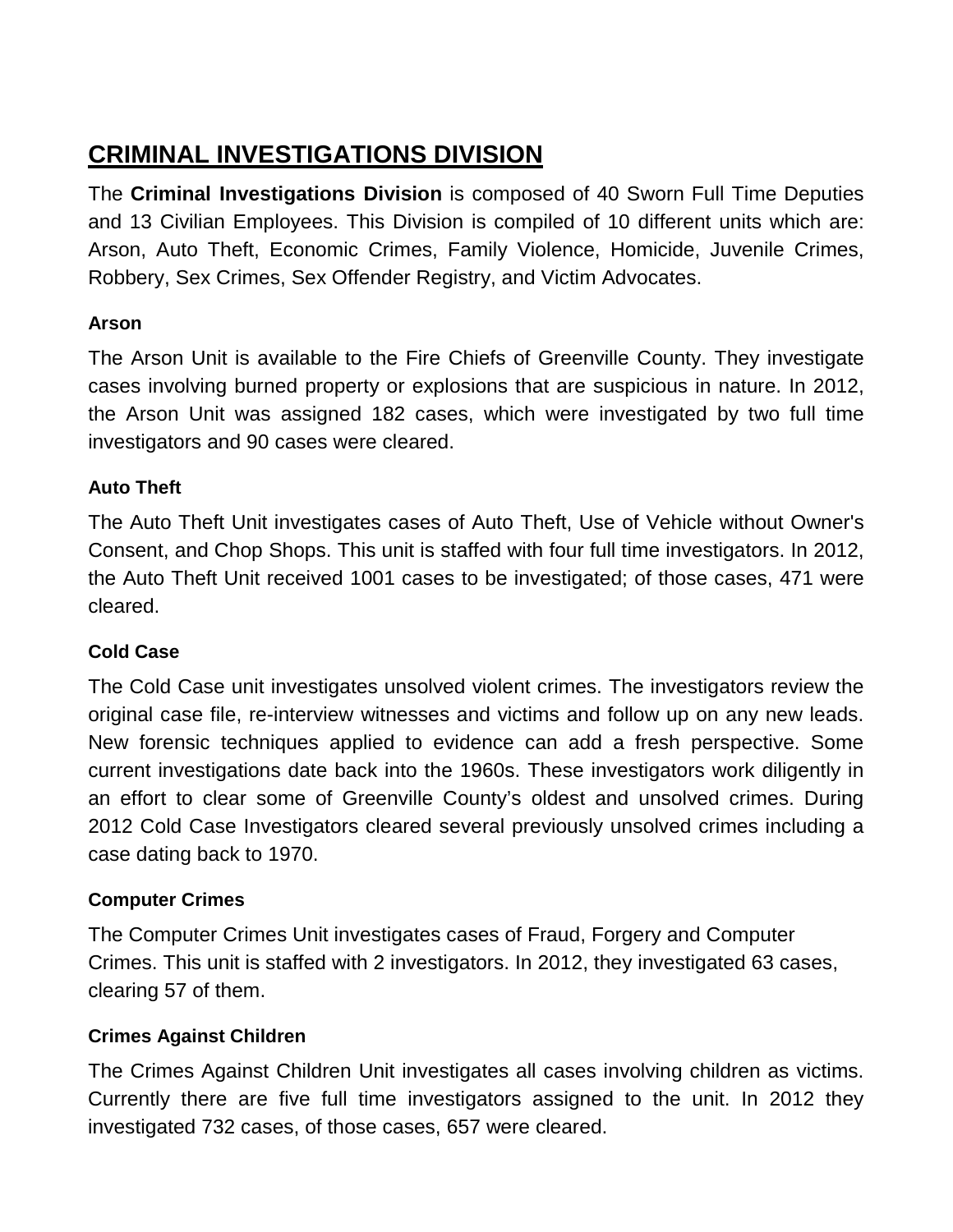#### **Economic Crimes**

The Economic Crimes Unit investigates cases of Fraud, Forgery and Computer Crimes. This unit consists of six investigators. In 2012, there were 991 cases assigned to this unit, and 580 of those were cleared.

#### **Family Violence**

The Family Violence Unit investigates serious cases of Domestic Abuse. These investigators tie cases together for graduated sentences during prosecution in court. This unit consists of two investigators who in 2012 investigated 86 cases; 67 of those were cleared.

#### **Homicide**

The Homicide Unit investigates homicides, suicides, accidental and natural deaths, attempted suicides, missing persons and serious assaults. This unit consists of six full time and two part time investigators who are on call day and night. In 2012 the unit was assigned 345 cases, where 249 of those were cleared.

#### **Missing Persons**

The Missing Persons Unit works to locate adults that have been reported missing in Greenville County. Many of these subjects have been located throughout the country. The investigators have a 95% clearance rate and continue to work hard on solving our oldest case of over 20 years.

#### **Robbery**

The Robbery Unit investigates cases of Armed Robbery, Strong Armed Robbery, Attempted Armed Robbery and Carjacking. This unit is staffed with four full time investigators who in 2012 were assigned 356 cases and 208 of those were cleared for a clearance rate of 58%.

#### **Sex Crimes**

The Sex Crimes Unit investigates cases of Criminal Sexual Conduct, Attempted Criminal Sexual Conduct, Lewd Act Offenses, Indecent Exposure, and Sexual Assaults, where the victims are adults. In 2012 this unit investigated 153 cases, of those, 121 were cleared.

#### **Sex Offender Registry**

The Sex Offender Registry maintains current contact and location information on all convicted Sex Offenders within Greenville County, including the municipalities. During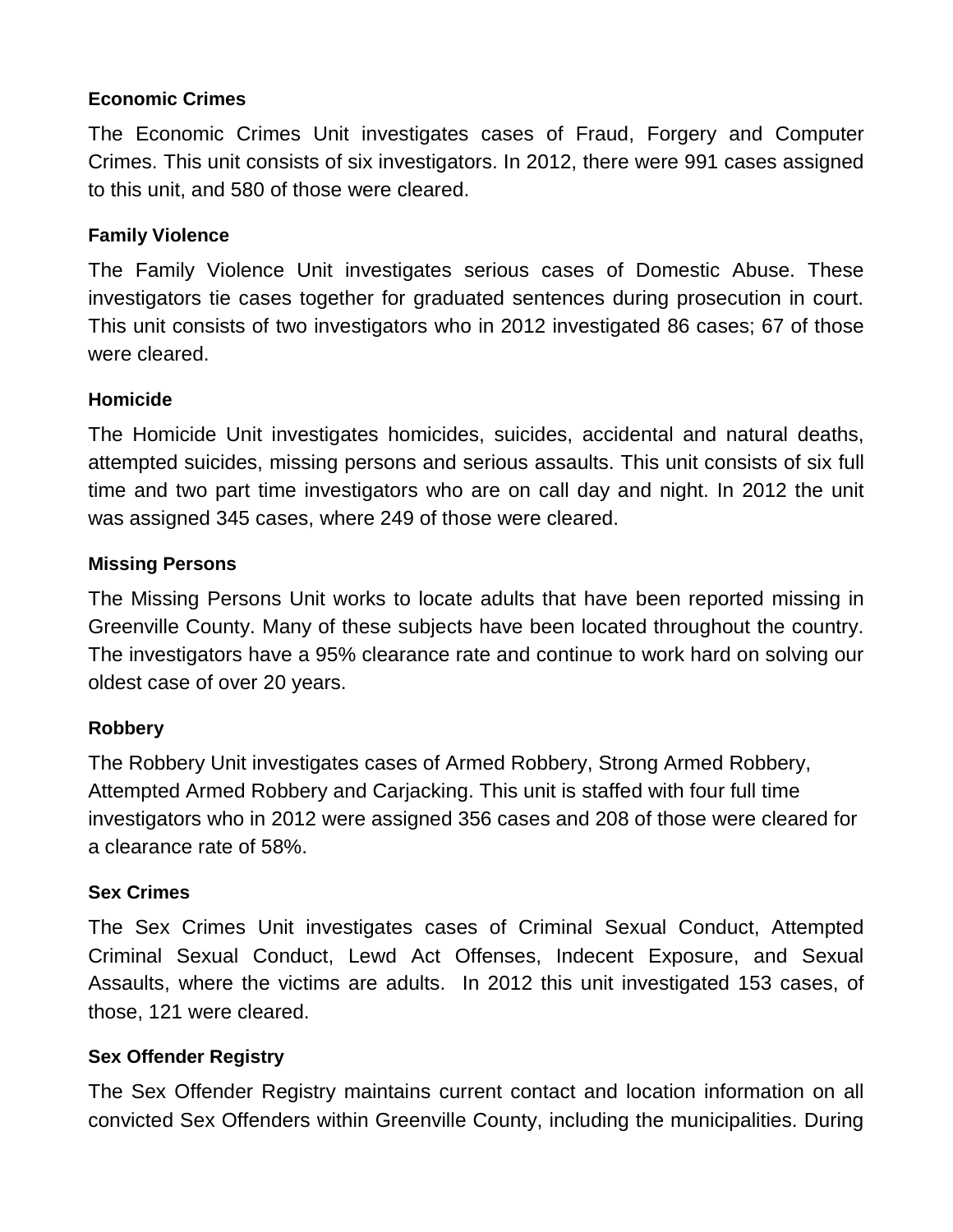2012 this office registered 2438 offenders, conducted 2321 sex offender address verifications and issued 28 warrants for violation of the registry.

#### **Victim Advocates**

The Victim Advocates Unit helps the victims of crimes from the incident date all the way through the trial. The role of an advocate is quite unique. Though they are not investigators, their role in the Criminal Justice System is quite simple. They guide survivors of crime through the aftermath of the traumatic event 24 hours a day through crisis intervention, financial assistance, referrals to many of the excellent service agencies in our area. They also provide information on the Criminal Justice System, as well as serving as a liaison between the survivor and the investigator, and simply just being there to talk.

#### **Youth Services**

The Youth Services Unit investigates crimes involving the arrest of juveniles as well as runaway investigations. This unit has two investigators who work closely with the Department of Social Services, Department of Juvenile Justice, and the Juvenile Solicitor with Family Court. In 2012 this unit investigated 300 runaway reports and cleared 296. They also investigated 229 criminal cases and were able to clear 221, a clearance rate of 99%.

# **JUDICIAL SERVICES DIVISION**

The **Judicial Services Division** is responsible for arrest warrant service, court security, service of civil processes, fugitive apprehension and extradition, arrest warrant and courtesy summons data entry and maintenance, and prisoner and mental health transports. Because of the diversity of tasks and duties that Judicial Services perform they continually seek creative and innovative ideas, means and methods to expedite their services.

The Judicial Services Division works corroboratively with local, state and federal agencies to ensure the best and highest delivery of services to the citizens and visitors of Greenville County as well as the co-professional external and internal clients of the Sheriff's Office.

#### **Civil Process**

The deputies assigned to the Civil Process Unit serve civil papers throughout Greenville County. These papers include Orders of Protection, Orders of Immediate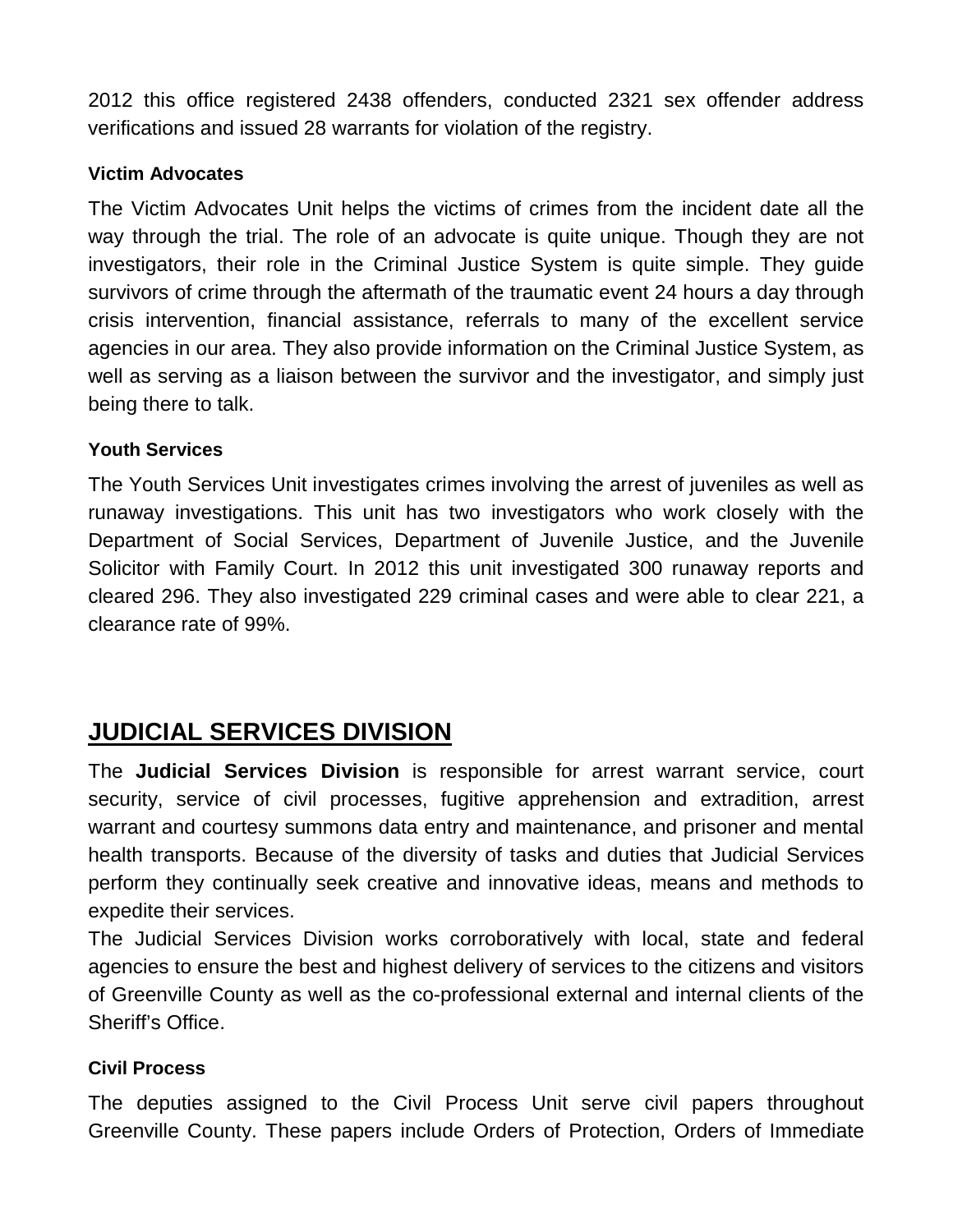Possession, Writ of Assistance, Decree of Foreclosure and Sales, and Property Levees. In 2012 deputies served 304 Orders of Protection and 196 other civil papers.

#### **Court Security**

Our court deputies work tirelessly to ensure secure courthouses for judges, courthouse employees, and our citizens. Applying a "team" approach, our courthouses have become statewide models. Family and General Sessions Court deputies screened 156,815 people through their magnetometers.

#### **Extradition**

The Extradition Unit travels across the United States to bring offenders to justice. Deputies must make arrangements with other agencies and secure the most appropriate method of travel for return to Greenville County for prosecution. In 2012 they conducted 71 Out-of-State Extraditions.

#### **Fugitive**

The Fugitive Unit is tasked with the apprehension of Greenville's most dangerous defendants. They work with several of the Sheriff's Office units to complete their assignments.

#### **Transport**

Deputies are tasked with transporting individuals throughout the state. 6,352 prisoners were transported between State Department of Corrections facilities and local courtrooms. Juvenile Offenders are transported to and from Department of Juvenile Justice facilities. Deputies also transported 333 court ordered mental patients to and from various hospitals and mental facilities within the state.

#### **Warrants**

The Warrant Unit is responsible for the receipt, entry, service and return of arrest warrants within Greenville County. In 2012 they received 22,648 warrants. They served 20,139 warrants, distributed and served over 4,389 subpoenas and jury summons.

# **UNIFORM PATROL**

The **Uniform Patrol Division** is the front line in the battle against crime in Greenville County.

Uniform Patrol is where new deputies start their career. Typically the new deputies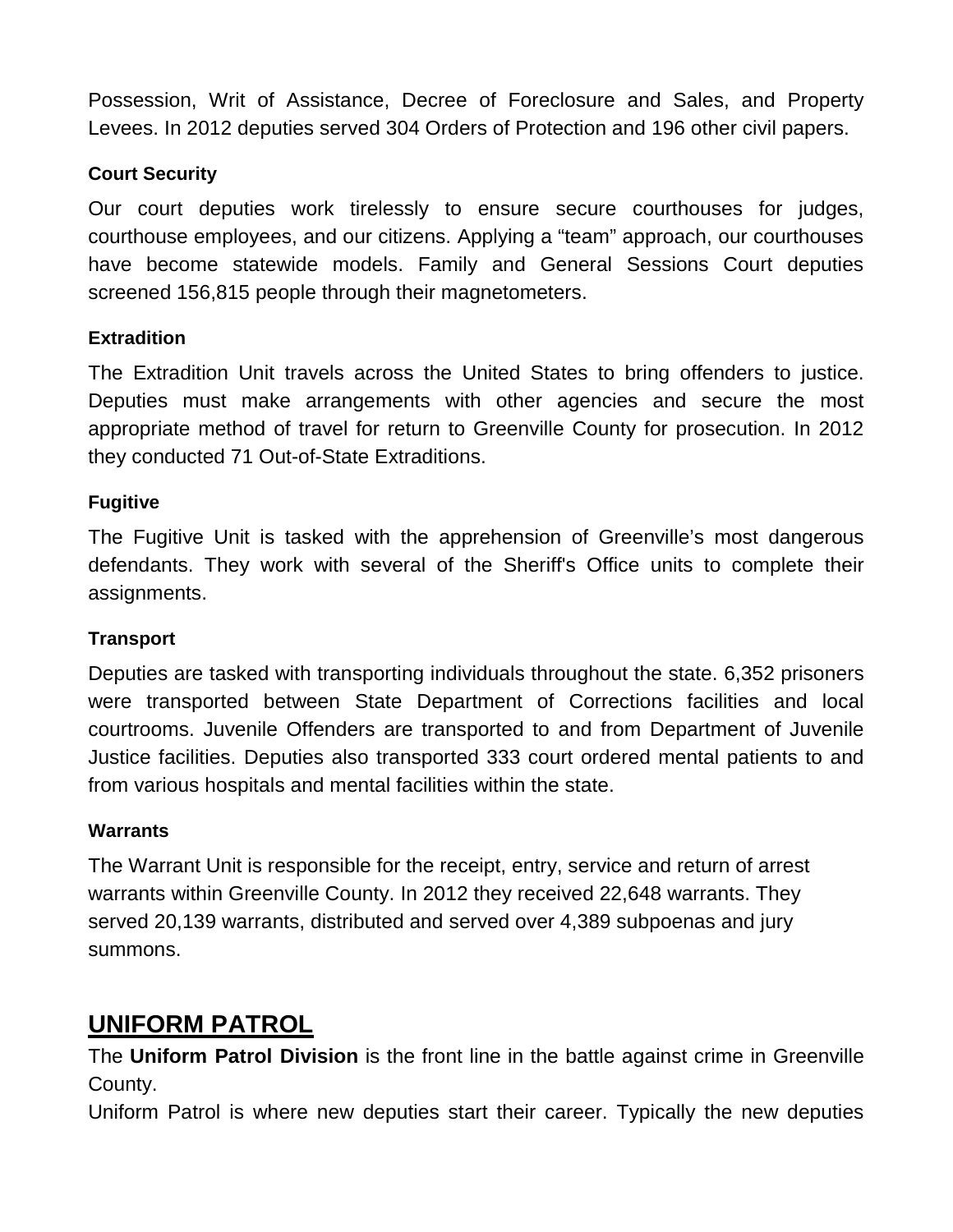start with orientation before going to the South Carolina Criminal Justice Academy for nine weeks of intensive training.

The deputies return to Uniform Patrol for an equally intensive 14 weeks of field training before they assume duties as a solo unit. In 2012, 44 new deputies were trained by Uniform Patrol Field Training Officers. The division consists of the Uniform Deputies, Follow-up Team and Communications Center.

#### **Uniform Patrol**

Uniform Patrol deputies are the first responders to emergency and non-emergency dispatched calls for service and incidents they observe while on patrol. Uniform Patrol officers are assigned to 5 platoons. Four platoons rotate between day and night shifts every six weeks while the fifth platoon is assigned to work an overlapping shift during the highest call volume times of the day. All deputies work 12 hour shifts to ensure the maximum coverage within the beat areas they are working.

#### **Follow-Up Team**

The Follow-up team consists of 3 uniformed deputies. The team provides support to Uniform Patrol Deputies by aiding in street level investigations. This frees up Uniform Patrol Deputies to respond to more calls for service from the community. Multiple cases have been cleared and many items have been seized due to the extra time these officers were able to dedicate to these cases.

#### **Communications Center**

The Communications Center consists of call takers, dispatchers, dispatch training officers, false alarm billing, NCIC teletype, and tape research. In 2012, the Communications Unit dispatched 189,803 calls for service and processed a total of 706,073 calls, an increase in over 19,000 calls from 2011.

Working in communications is a very demanding and critical job within law enforcement. They are the lifeline to the officers in the field.

## **SPECIAL TEAMS**

#### **AIR SUPPORT UNIT**

The Sheriff's Office Air Support Unit operates 3 aircraft which support the Sheriff's Office. The unit is equipped with two helicopters, a Bell OH-58C, a Bell UH-1H and a Cessna 182 airplane. Law Enforcement Aviation is a unique tool that can provide a bird's eye view during searches, crime scene photography and general patrol.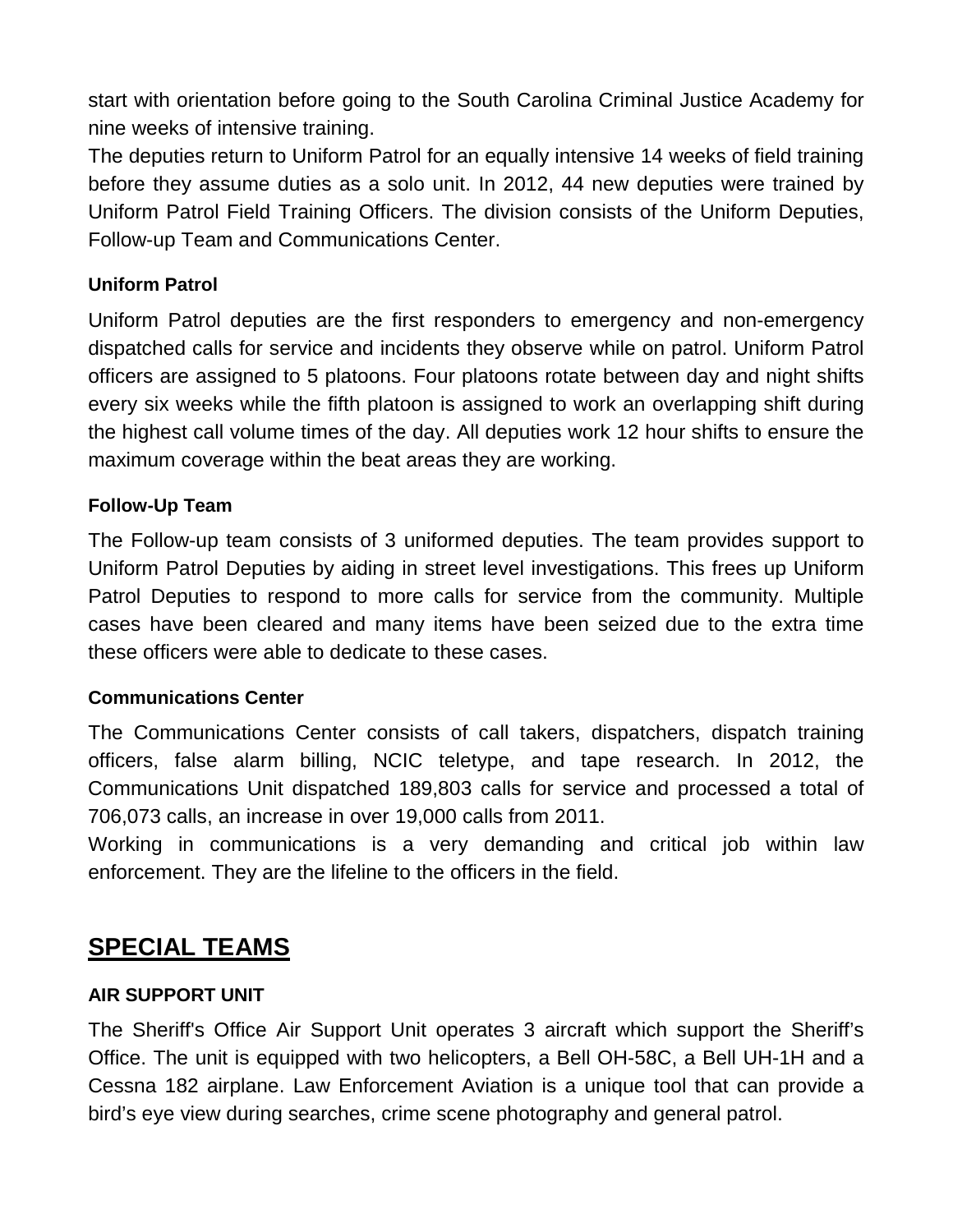In 2012, the OH-58C, known as Saber 1, responded to 122 calls for service and was the first on the scene to 66 of those calls. Saber 1 assisted in apprehending32 suspects and was called out 37 times. The Cessna 182, Saber 2, conducted photo surveillance flights and transported prisoners from Virginia, North Carolina, Georgia and Florida back to Greenville County. The UH-1H, designated Saber 3, participated in 4 Emergency Response Team trainings.

## **C.O.B.R.A.**

The Chemical Ordinance Biological Radiological Assessment (COBRA) Team is trained to handle and rapidly respond to assist jurisdictions in effectively addressing the consequences of a critical incident involving Weapons of Mass Destruction and Toxic Industrial Chemicals. The team is equipped to secure the area of a mass casualty event as well as provide investigative support. The Sheriff's Office COBRA Team currently has twelve members. The team members are from law enforcement, fire, and emergency medical personnel. The COBRA Team can accomplish this mission in collaboration with the support of other entities such as local, state and federal resources. The COBRA Team may also be utilized to respond to technological and natural incidents in which the team's training, equipment, and experience can be effectively utilized.

## **COLOR / HONOR GUARD**

The Sheriff's Office Color Guard is called upon to present the colors at important ceremonies, events, conferences, special church services and community parades. They also post honor for officers who die in the line of duty, retire flags at special ceremonies and represent the Sheriff at funerals within the law enforcement community.

## **DIVE TEAM**

The Greenville County Sheriff's Office Dive Team is ready at all times to respond to any water related emergencies including swift water rescue, underwater crime scenes, body, evidence and stolen property recovery. The Dive Team completed monthly training activities and specialized training programs during the year. The team has 8 certified divers and 6 ground crew members available for call out. Most team members are Swift Water certified while some have advanced certifications in Swift Water and High Angle rescue.

## **FIELD FORCE**

The Field Force is composed of 175 deputies from Uniform Patrol and Judicial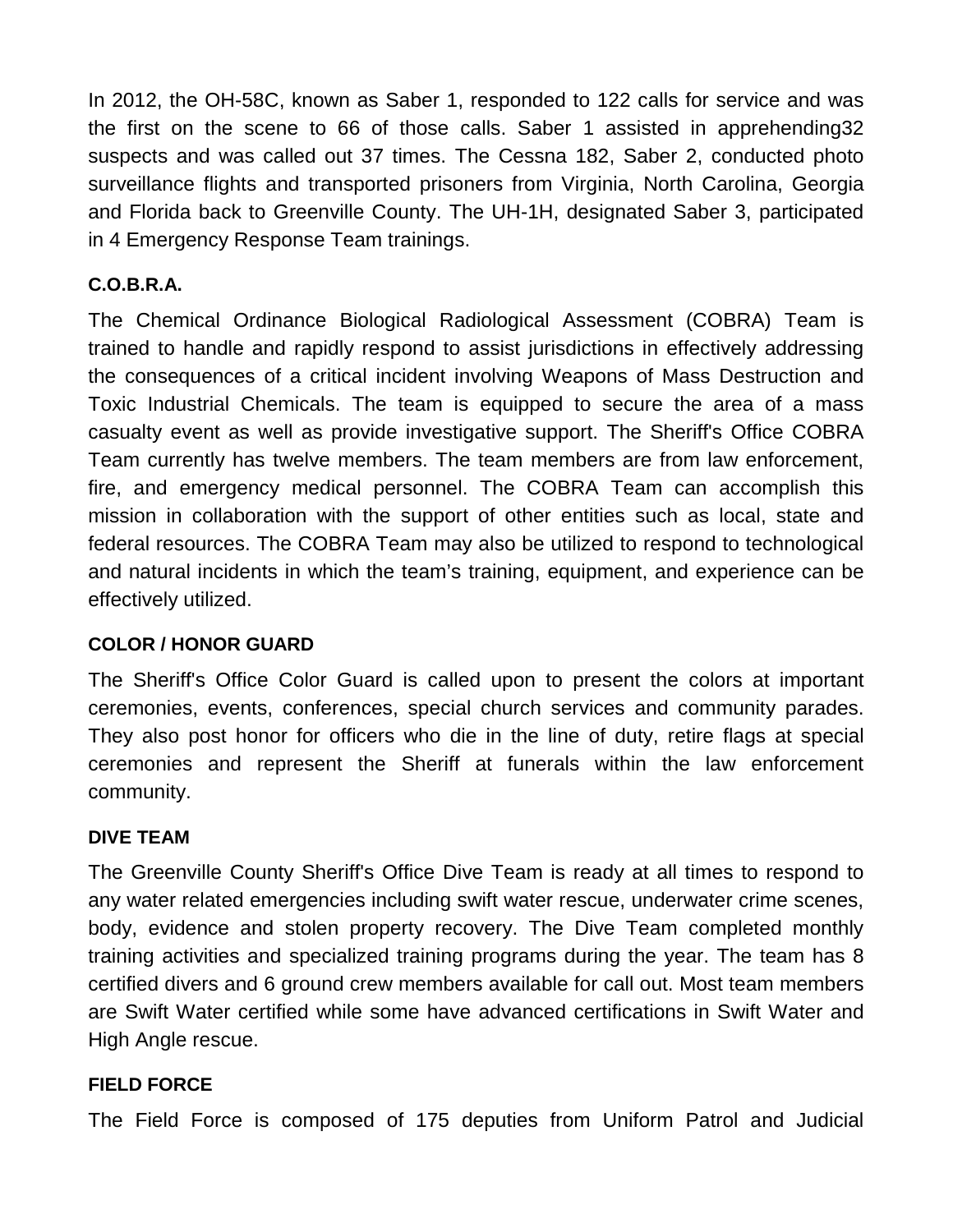Services Division. Field Force team members are trained for quick response to civil unrest, crowd control and high risk officer rescue situations. They work in squad formations that provide a unified, highly functional and disciplined presence to assist in restoration of peace in our communities. Outfitted with the latest in crowd control munitions, deputies are trained in the proper deployment for ultimate effectiveness.

#### **HAZARDOUS DEVICE UNIT**

The Greenville County Hazardous Devices Unit has 5 technicians and 3 support personnel along with an Explosive Detection K-9. Thanks to a grant program this unit is well equipped with the latest technology and tools. The Hazardous Devices Unit responds on average to sixty calls per year with another 20-30 additional K-9 responses.

#### **SWAT**

Formed in 1977, the purpose and mission of the SWAT team is to handle high-risk operations in a manner that reduces the chance of violence, injury, or death. High-risk situations include hostage incidents, barricaded suspects, sniper/active shooters, highrisk warrants, manhunt operations, or other tactical problems. The team is staffed by deputies who have demonstrated the skills and commitment needed to perform this important task. They train a minimum of 230 hours yearly in addition to specialized schools that they may attend. Team members are always on-call and perform their SWAT duties in addition to their regular primary assignment.

## **CHAPLAINS**

The Greenville County Sheriff's Office Chaplains serve the officers of Greenville County. They provide Spiritual support and guidance, as well as stress counseling and stress debriefs. They also support the law enforcement community after hours and through family support and services. Their mission is the personal well being of all who serve.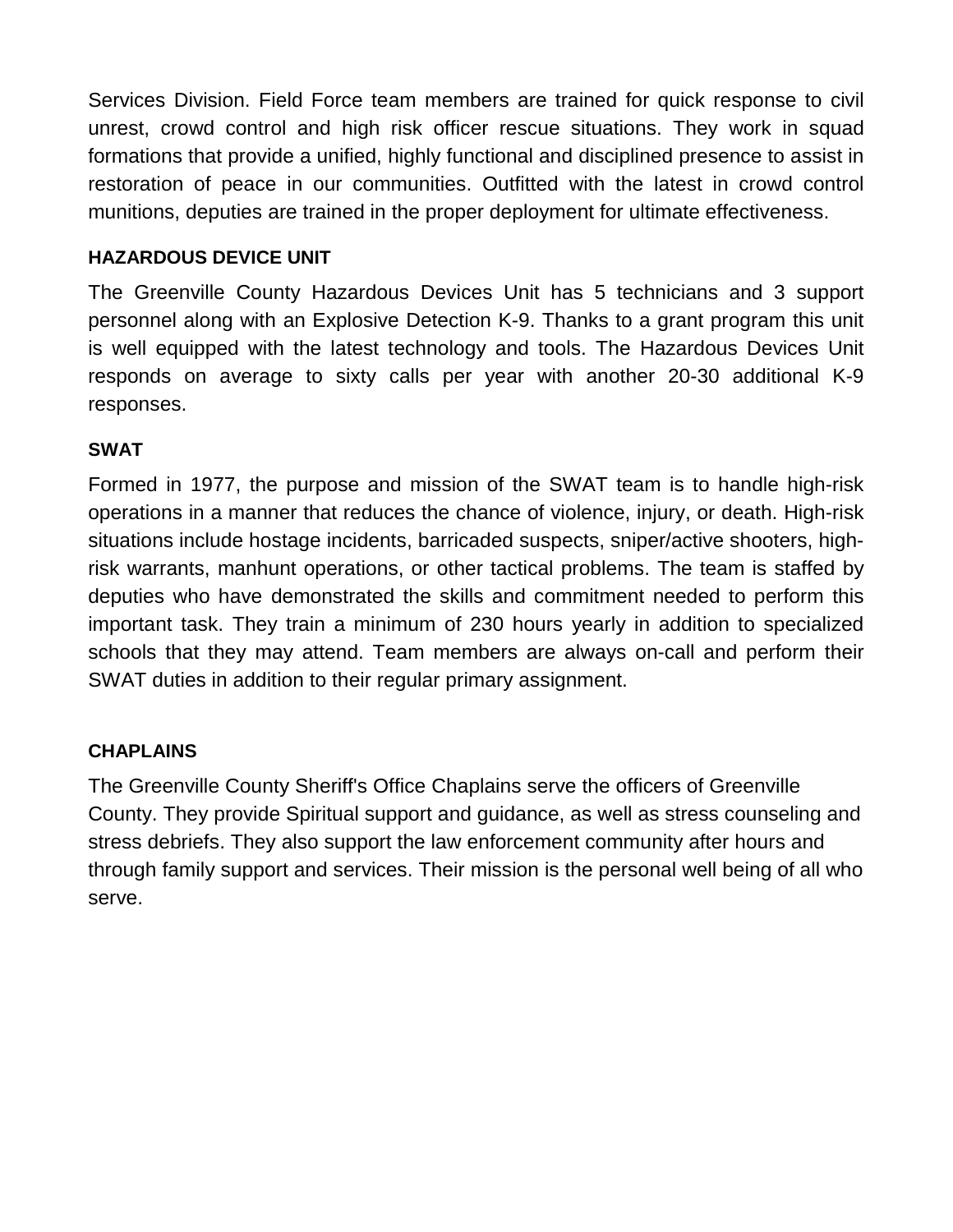

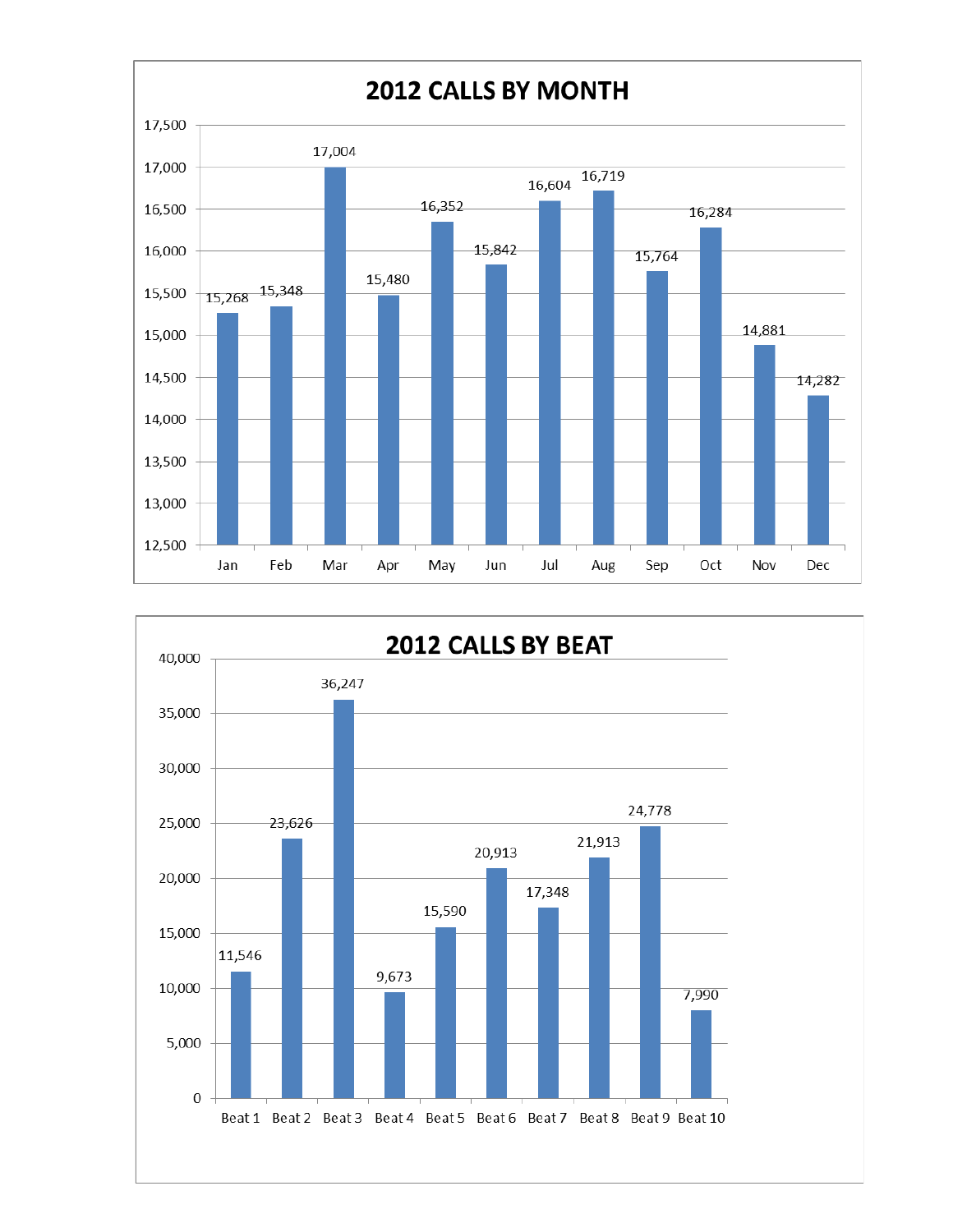

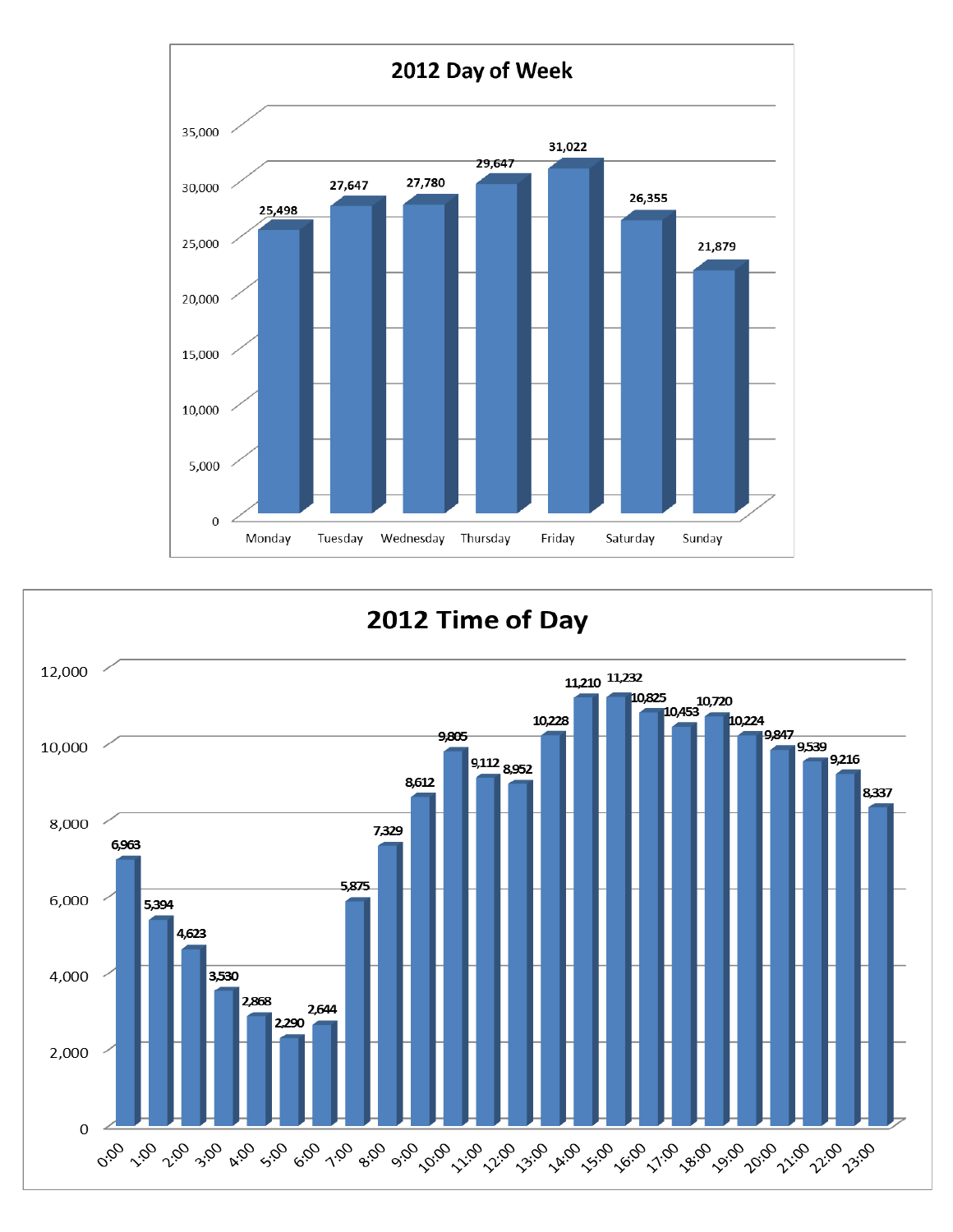

| <b>Calls for Service</b>      | 275,250   |
|-------------------------------|-----------|
| <b>Offense Total</b>          | 41,287    |
| <b>Clearance Rate</b>         | 66%       |
| <b>Arrests</b>                | 26,935    |
| <b>Warrants Served</b>        | 20,139    |
| <b>Training Hours</b>         | 31,854.25 |
| <b>Average Training Hours</b> | 74.77     |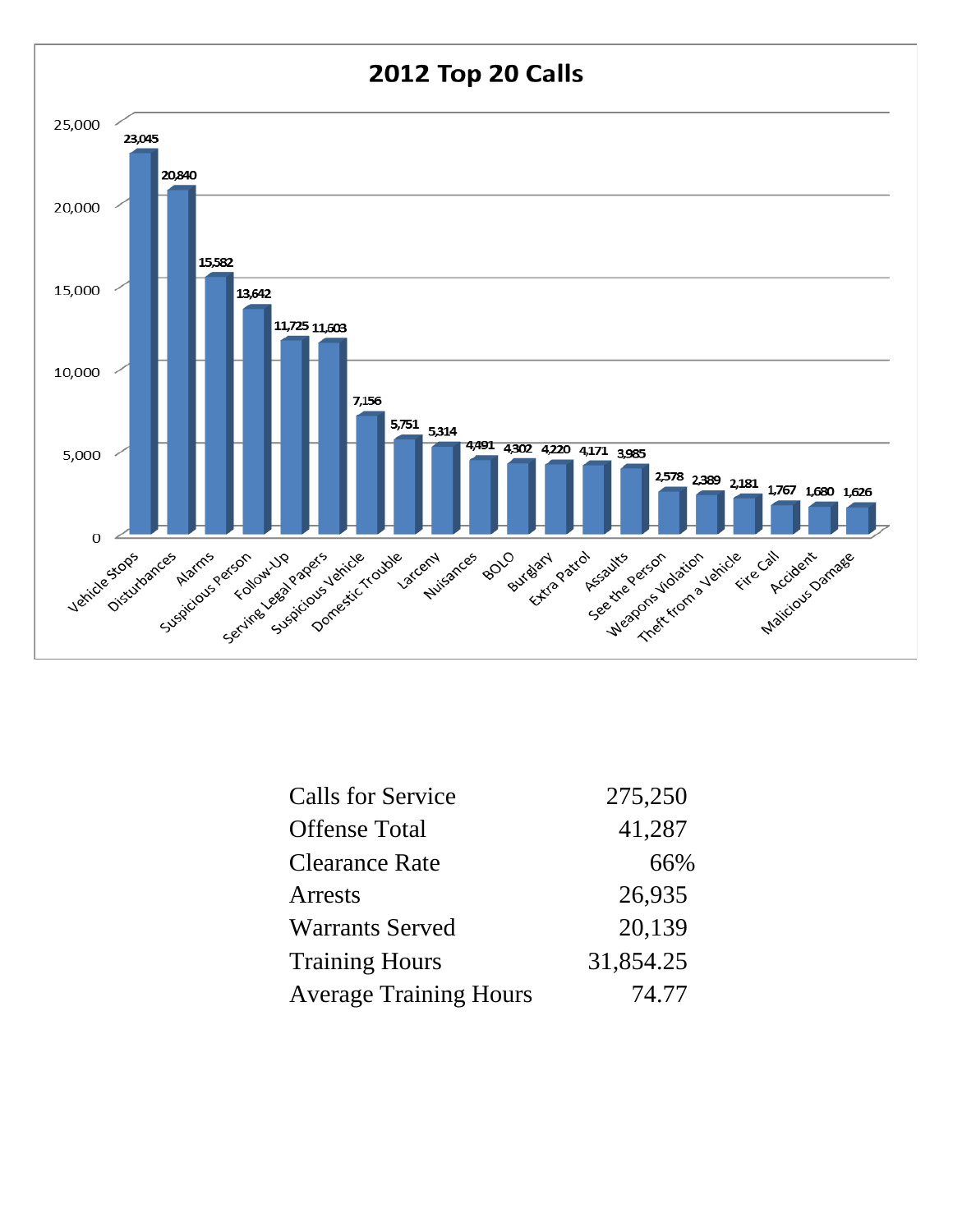## CRIME STATISTICS FOR 2012 Figures obtained from NIBRS Yearend Report

|                           | #OF      |           |           | 2011 %         |
|---------------------------|----------|-----------|-----------|----------------|
| <b>OFFENSES</b>           | OFFENSES | # CLEARED | % CLEARED | <b>CLEARED</b> |
| Murder & Non-Neg.         |          |           |           |                |
| Manslaughter              | 17       | 16        | 94.1      | 81.0           |
| Rape                      | 226      | 164       | 72.6      | 61.8           |
| Robbery                   | 424      | 159       | 37.5      | 38.2           |
| <b>Aggravated Assault</b> | 1,320    | 951       | 72.1      | 73.7           |
| <b>Burglary</b>           | 3,111    | 565       | 18.2      | 15.6           |
| Larceny                   | 7,275    | 2,053     | 28.2      | 25.7           |
| Auto Theft                | 1,145    | 310       | 27.1      | 30.1           |
| Part I Totals             | 13,518   | 4,218     | 31.2      | 28.9           |

## OTHER CRIME OFFENSE TOTALS

| Arson                          | 83       | <b>Statutory Rape</b>           | 28       |
|--------------------------------|----------|---------------------------------|----------|
| Simple Assault                 | $-3,250$ | <b>Stolen Property Offenses</b> | 236      |
| Intimidation                   | 532      | <b>Breach of Peace</b>          | 168      |
| Counterfeit/Forgery            | 456      | <b>Disorderly Conduct</b>       | 1,157    |
| Drugs/Narcotics Violation      | $-1,620$ | <b>Disturbing Schools</b>       | 176      |
| Drug Equipment Violation       | $-1,133$ | Drunkenness                     | 10       |
| <b>Fraud Offenses</b>          | $-2,454$ | <b>DUI</b>                      | 748      |
| <b>Liquor Law Violations</b>   | 468      | <b>False Information</b>        | 308      |
| <b>Malicious Damage</b>        | $-2,678$ | Gambling/Wagering               | 38       |
| <b>Forcible Fondling</b>       | 167      | Prostitution                    | 57       |
| <b>Indecent Exposure</b>       | 76       | Runaway                         | 348      |
| Kidnapping                     | 132      | <b>Suicides</b>                 | 457      |
| <b>Missing Persons</b>         | 234      | Trespassing                     | $-2,260$ |
| <b>Obscene/Harassing Calls</b> | 261      | <b>Weapon Law Violation</b>     | 353      |
|                                |          | All Other                       | $-7,881$ |

TOTAL OFFENSES 41,287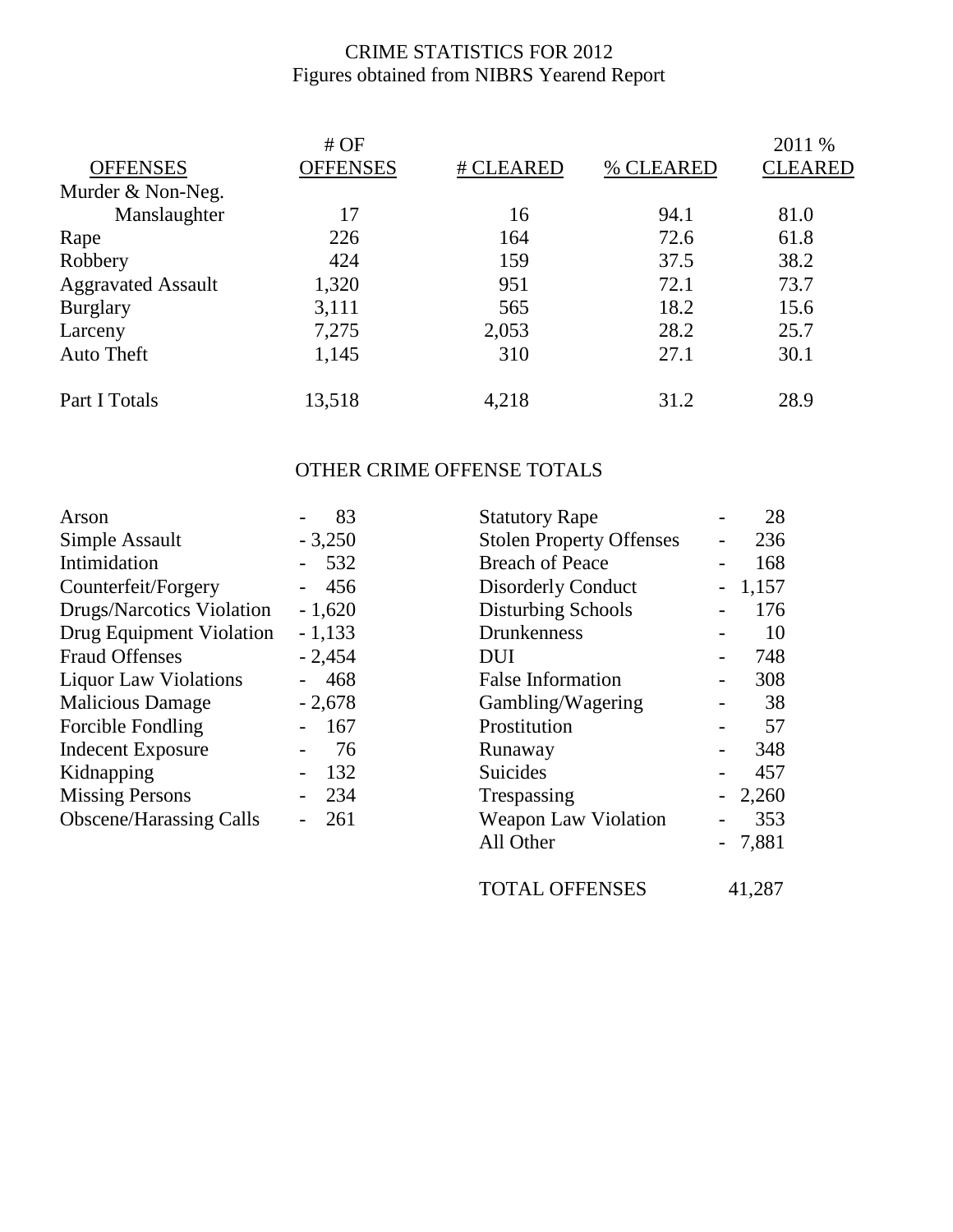## GREENVILLE COUNTY CRIME STATISTICS 2012

|                           | 2003   | 2004   | 2005   | 2006   | 2007   |          |
|---------------------------|--------|--------|--------|--------|--------|----------|
| Murder                    | 21     | 22     | 25     | 17     | 20     |          |
| Rape                      | 239    | 192    | 213    | 189    | 190    |          |
| Robbery                   | 392    | 381    | 429    | 480    | 551    |          |
| <b>Aggravated Assault</b> | 1,369  | 1,469  | 1,513  | 1,481  | 1,367  |          |
| <b>Burglary</b>           | 2,956  | 3,047  | 3,099  | 3,534  | 3,511  |          |
| Larceny                   | 6,001  | 6,874  | 7,239  | 6,894  | 7,045  |          |
| <b>Auto Theft</b>         | 925    | 1,219  | 1,368  | 1,402  | 1,463  |          |
| Part I Crimes             | 11,903 | 13,199 | 13,884 | 13,997 | 14,147 |          |
| All Offenses              | 41,586 | 41,763 | 44,247 | 41,859 | 40,073 |          |
|                           |        |        |        |        |        | 1Yr. %   |
|                           | 2008   | 2009   | 2010   | 2011   | 2012   | Change   |
| Murder                    | 27     | 15     | 18     | 21     | 17     | $-19.1%$ |
| Rape                      | 184    | 218    | 172    | 178    | 226    | 26.9     |
| Robbery                   | 569    | 492    | 382    | 356    | 424    | 19.1     |
| <b>Aggravated Assault</b> | 1,402  | 1,253  | 1,115  | 1,211  | 1,320  | 9.0      |
| <b>Burglary</b>           | 3,013  | 2,826  | 2,941  | 3,118  | 3,111  | $-.2$    |
| Larceny                   | 6,970  | 6,166  | 6,795  | 7,369  | 7,275  | $-1.3$   |
| <b>Auto Theft</b>         | 1,384  | 903    | 883    | 1,029  | 1,145  | 11.3     |
| Part I Crimes             | 13,549 | 11,873 | 12,306 | 13,282 | 13,518 | 1.8      |
| All Offenses              | 38,494 | 37,433 | 36,160 | 39,892 | 41,287 | 3.5      |

#### 2012 GREENVILLE COUNTY CRIME CLOCK

| Murder                    | $-1$ every 21.5 days   |  |
|---------------------------|------------------------|--|
| Rape                      | $-1$ every 1.6 days    |  |
| Robbery                   | $-1$ every 20.7 hours  |  |
| <b>Aggravated Assault</b> | - 1 every 6.6 hours    |  |
| <b>Burglary</b>           | - 1 every 2.8 hours    |  |
| Larceny                   | - 1 every 1.2 hours    |  |
| <b>Auto Theft</b>         | - 1 every 7.6 hours    |  |
| <b>Total Part I</b>       | - 1 every 38.9 minutes |  |
| <b>All Crimes</b>         | - 1 every 12.7 minutes |  |